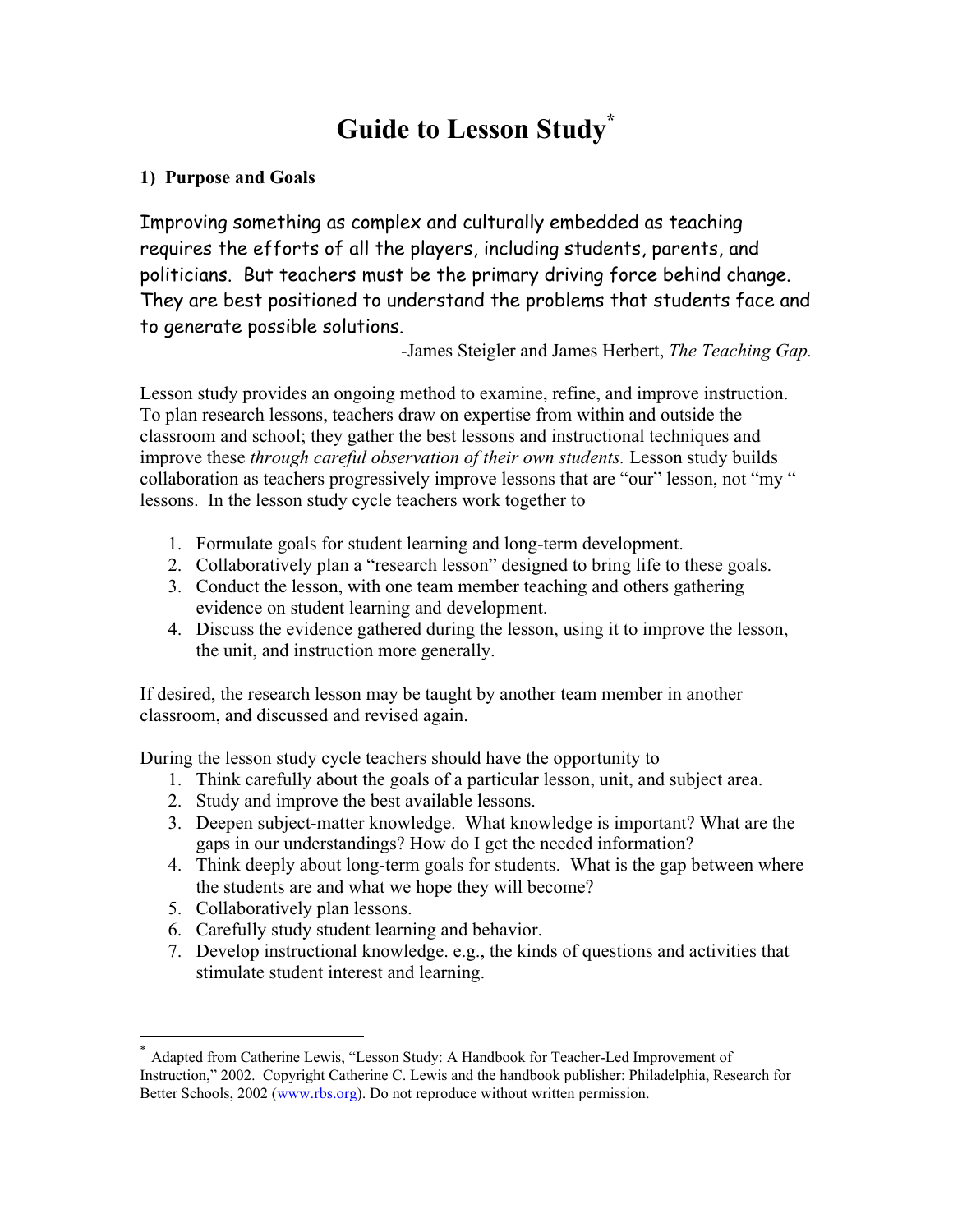#### **2) Lesson Study Steps**

- A. Choosing a theme and topic for lesson *Questions to consider*
	- **a) What academic skills, thinking skills and understandings are essential to the study of history? What skills and understandings are essential to this lesson?**
	- **b) What do you want students to know and understand about the selected topic and the history of democracy in America?**
- B. Writing, finding, or refining a lesson Developing an instructional plan *Questions to consider*
	- a) What are the short and long-term goals?
	- b) What does it mean to say a student understands a particular historical, event, individual, or concept?
	- **c) What is the plan? Activities, questions, problems posed by teacher and anticipated student responses to both the topic and materials. How does the lesson plan build upon those responses?**
	- d) What historical thinking skills are necessary for success on this lesson?

## **3) Gathering data – What to look for?**

Members of the lesson study group decide on specific data to be collected and may design forms to aid in data collection, such as

- A. Seating charts to record how many students participate or how student thinking changed.
- B. List of members of student groups to aid observation of a group's discussion.
- C. A version of the lesson with space to record the lesson timing and "points to notice" in the lesson, such as student
	- a) academic learning and skills.
	- b) motivation and engagement.
	- c) social behavior.
	- d) attitudes toward learning.
	- e) previous knowledge.

## **4) Discussing and Analyzing the Lesson**

- The teacher who taught the lesson speaks first and has the chance to point out any difficulties in the lesson before they can be pointed out by others. (Teachers need not criticize something that's already been pointed out as an issue)
- The lesson belongs to the whole study group.
- Discussion focuses on the data that were collected by the observers; observers talk specifically about the student work and conversations they recorded.